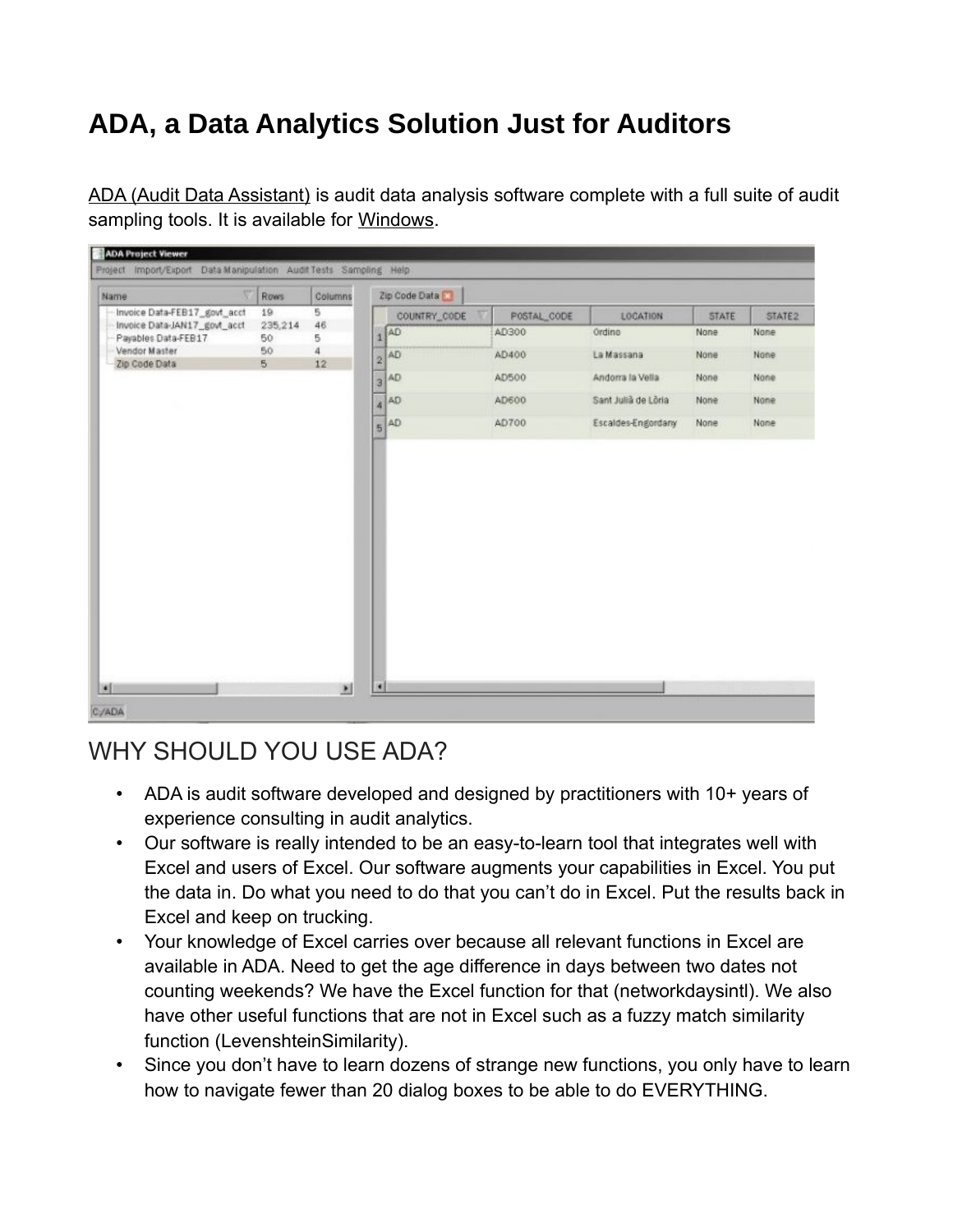- Like other audit analytics software, it can handle millions of records and perform operations that cannot be done in Excel.
	- Audit Sampling
	- Fuzzy Joins and Fuzzy Duplicates
- It also more easily performs operations that can be done in Excel: Appending (copy/paste), Filtering, Summarizing (pivot tables), Sorting, Exact Joins (VLookup) and Exact Duplicates (conditional formatting).
- The development future of ADA is extremely bright! Developed entirely in Python, ADA is on the precipice of being extended into the advanced world of data science and AI techniques.

# ADA IS BETTER THAN OTHER AUDIT DATA ANALYTICS **SOFTWARE**

#### Importing

- When importing from Excel, you can control the resulting data types of columns instead of having the type forced on you. For example, you can force a date column to always come in as a date rather than a date sometimes and a text column at other times. You can save this configuration as a template you can reuse to import multiple Excel files at once and have all the column types be the same.
- PDF Report import is the easiest, most intuitive tool of its kind on the market with an easy-to-follow wizard of screens replete with on-screen instructions that walk you through how to capture the information in a non-flat-file report. You don't even have to type column names if they already exist in the report. There's a screen for capturing that. The PDF Report import process flows directly into the Text import process.
- The Excel import and Text import processes are almost mirror images, so learning one process basically ensures you've learned the other.

#### Data Manipulation

- You can Append datasets where the columns of the same name have different data types. This can be a real headache with other audit data analytics software.
- Hate writing date formats? ADA can guess the date format and automatically convert a text column to datetime.
- The Join routine is the most versatile of its type on the market. Other audit analytics software programs perform mainly many-to-one joins and limited many-to-many joins.
	- ADA does 4 relationship types of joins (many-to-many, many-to-one, one-to-many and one-to-one) using as many fields as you like.
	- ADA can do 6 exact joins as well as fuzzy joins using any of the above 4 relationship types.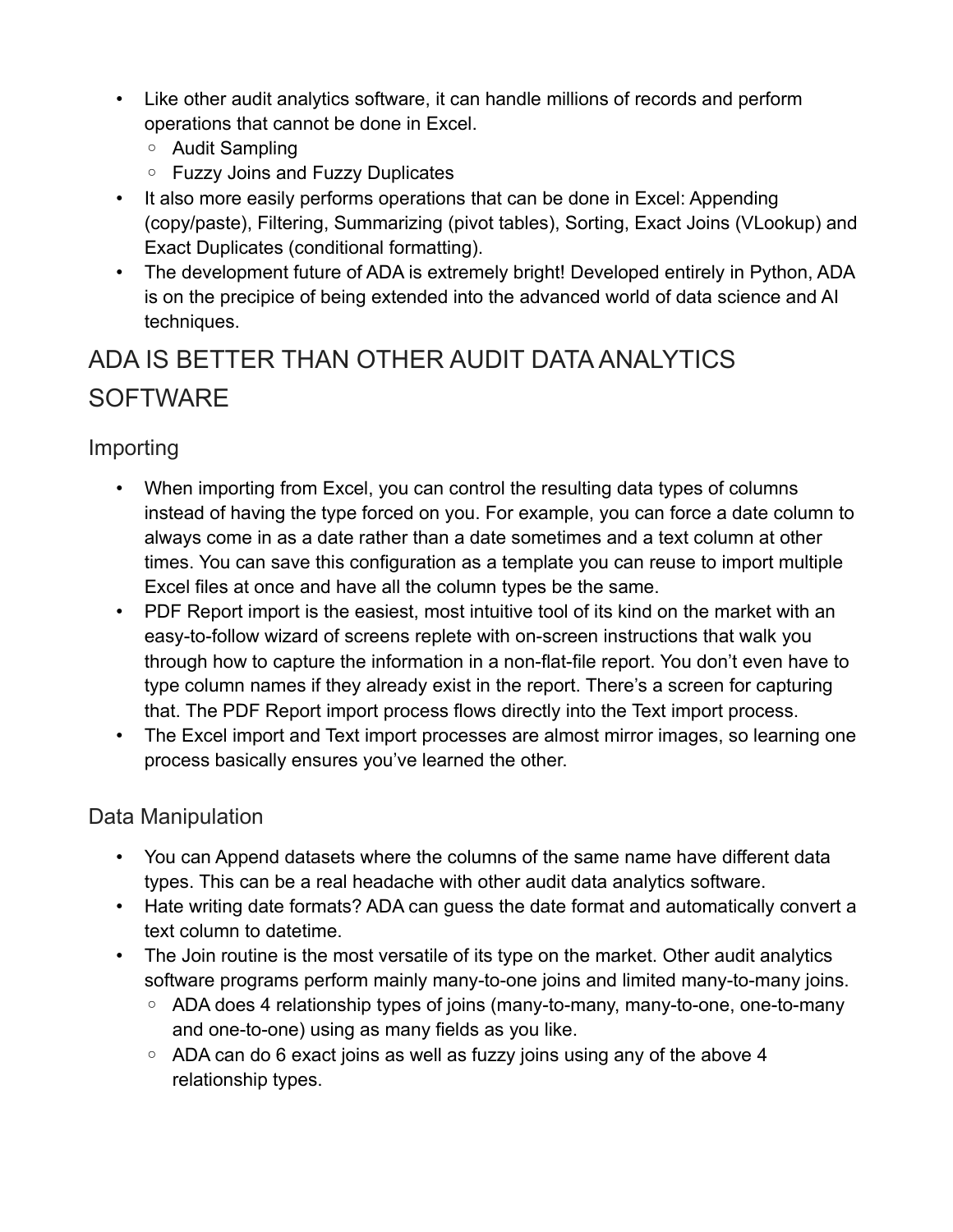- Many-to-one joins will by design ignore viable matches if more than one exists in the secondary database. ADA will warn you in these cases because many-to-one may not be the best technique for the data (you can also turn off the warning).
- If the columns you are joining by (i.e. key columns) are different data types, ADA can oftentimes correctly guess the required conversions and accurately join the data anyway.
- There are 10 procedures for detecting duplicates:
	- Exact Duplicates
	- Fuzzy Duplicates
	- Duplicate Differences where one or more columns have different sets of values while one or more columns have the same value
	- Deduplication and reporting of only unique values

## Audit Sampling

- Developed and designed by an M.S. statistician and audit sampling expert practitioner with 10+ years of experience advising hundreds of clients.
- State-of-the-art applications with transparent reporting of all calculations performed.
- Perform Attribute Sampling, Monetary Unit Sampling, Classical Variable Sampling and Random Sampling.
- Plan and Extract samples using only 1 dialog box (not many).
- Designed and built for users to export samples to Excel, audit them for correctness and bring them back seamlessly for quick and easy evaluation.
- All samples can be replicated by using the random seed number.
- All evaluation results including detailed calculations can be quickly and easily exported to Excel for easy report preparation.

## Attribute Sampling

• Expands traditional attribute sampling planning to include Error Assurance planning in case a user wants to gauge the likelihood of getting a minimum number of errors, which is very useful in performance audits and variable sampling plans.

## Monetary Unit Sampling

- Tired of ending up with samples that are a different size than you planned (usually because of high value items)? With ADA, planning always generates the accurate sample size for the sample you are going to get.
- Calculated sample sizes are accurate and by-the-book, meaning they mirror attribute sampling sizes and do not incorporate any additional unpublished and unjustifiable methods to incorrectly reduce the sample size.
- Calculates an accurate figure for the total allowable taintings one can have in a sample when performing sampling planning.